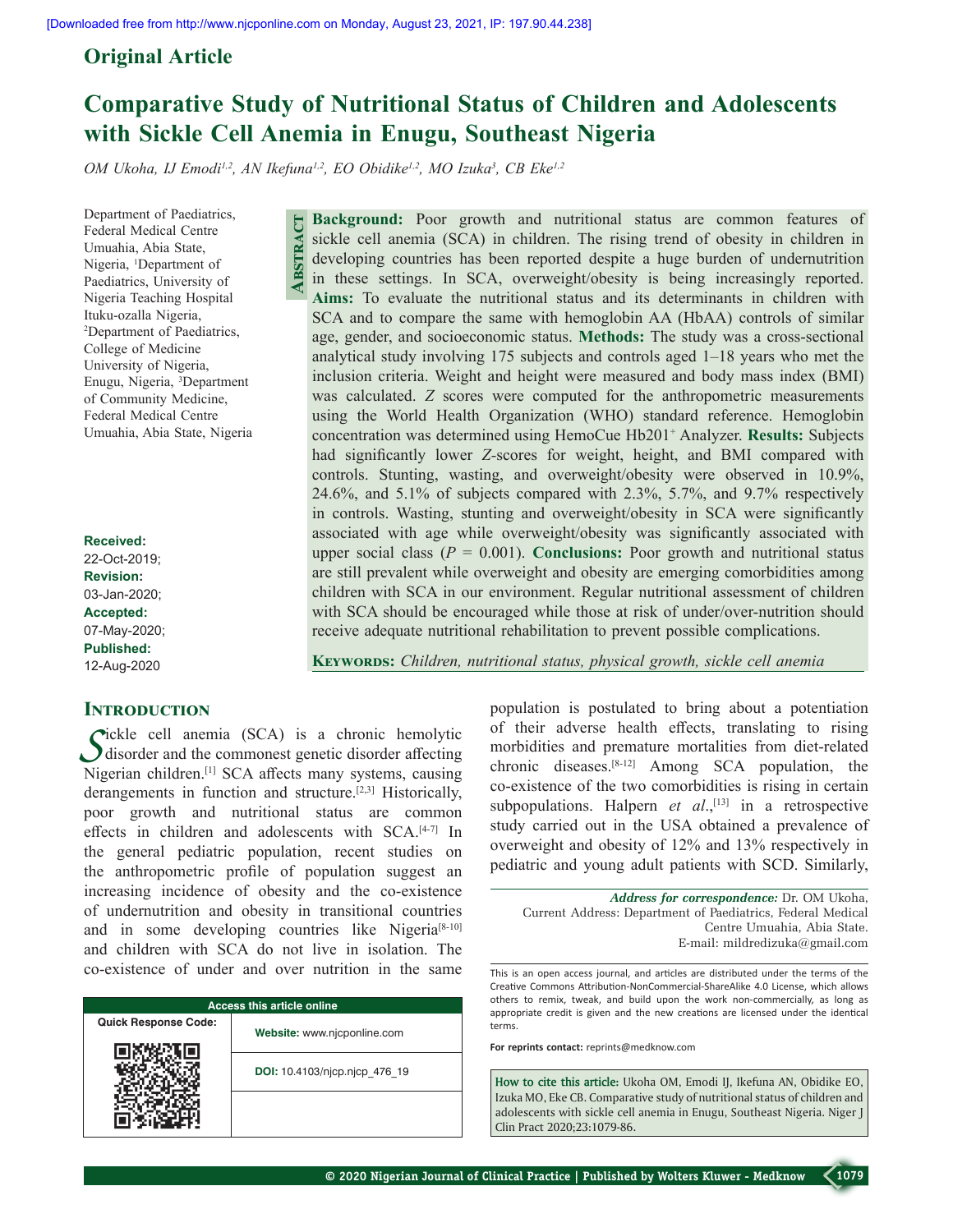Akodu *et al*. [14] in Lagos Nigeria, reported a prevalence of 2.5% and 3.8% for obesity among Hemoglobin SS subjects (SCA) and HbAA controls, respectively.

Generally, it has been established that growth retardation from SCA is complex and may be due to the child's nutritional status, hematological and cardiovascular state, social factors, metabolic, and or altered endocrine function.<sup>[7]</sup> The role of steady-state hemoglobin (Hb) and social class in the growth and nutritional status of SCA subjects is still unclear. While some authors reported no association between hemoglobin and nutritional status[15,16] others have reported an association between hemoglobin and nutritional status; with the overweight or obese status being associated with higher baseline hemoglobin levels.<sup>[13,17]</sup> Among SCA patients, social class has been reported to have a modifying influence on growth and nutritional status in SCA, with the children in the upper social class having a better growth status than those of lower social class.<sup>[18]</sup> On the contrary, some researchers found no association between growth status and social class.[19,20]

This study was therefore undertaken to document the prevalence of stunting, wasting, overweight and obesity in SCA children and adolescents aged 1 to 18 years in Enugu, southeast Nigeria using the World Health Organization (WHO) growth reference standards.<sup>[21,22]</sup> In addition, the association, if any, of their steady-state hemoglobin, socioeconomic class, age, and gender with their nutritional status was assessed. We hypothesized that poor growth and nutritional status would still be prevalent among children and adolescents with SCA.

# **Subjects and Methods**

# **Study area**

This was a cross-sectional analytical study conducted over a 6‑month period at a tertiary hospital in southeastern Nigeria; Study participants were recruited from the Paediatric Haematology clinic and the Children Outpatient Clinic of the Department of Paediatrics. The Paediatric Haematology clinic runs once weekly (every Monday) and attends to children below 18 years. The hemoglobin genotype of all the children attending the clinic had been previously documented and they were all found to be homozygous hemoglobin (HbSS). All patients attending the clinic are routinely placed on malarial prophylaxis as well as folic acid and multivitamin supplement. Our routine treatment for the patients does not include chronic transfusion program, hydroxyurea therapy, or penicillin V prophylaxis. The children's outpatient unit of the hospital (CHOP) is the point of entry of most children coming to the hospital except the acutely ill ones who are seen in

the emergency room. Children are seen at the pediatric outpatient unit comprised of those attending the well-baby clinic/immunization clinic, school children for medical certification for school enrolment as well as children who need a referral to specialist clinics like ophthalmology and dermatology.

#### **Sample size determination**

The sample size for this study was 175 subjects and 175 controls. The sample size was determined for each of the study populations using the formula for comparing two proportions[23]

$$
N = \frac{(Z\alpha + Z\beta)^{2} [P_{1} (100 - P_{1}) + P_{2} (100 - P_{2})]}{(P_{1} - P_{2})^{2}}
$$

With the level of significance  $(Z\alpha)$  and the power of a test (*Zβ*) set at 5% and 80% respectively.

 $P_1 = 54\%$  proportion of stunted Yemeni SCA children and adolescents<sup>[16]</sup> while  $P_2 = 38\%$  proportion of stunted Nigerian children.[24] (stunting being the indicator with the highest prevalence) To compensate for possible attrition or unforeseen errors in completing the study questionnaire or blood sample processing the minimum sample size was increased by 10%.

#### **Ethical approval**

The approval of the Health Research and Ethics Committee of the University of Nigeria Teaching Hospital Ituku‑Ozalla Enugu was obtained before the commencement of the study. The approval number is NHREC/05/01/2008B with reference number UNTH/ CSA.329/VOL. 5. Informed written consent signed or thumb printed was obtained from the parents/guardians and assent obtained from study participants aged 7 years and above after a full explanation of the study was given to them in a language they understand.

#### **Recruitment of study participants**

Inclusion criteria for study participants

- 1. Age 1–18 years
- 2. Hemoglobin genotype SS
- 3. In apparent good health with no history of acute illness or hospitalization for at least 4 weeks prior to enrollment.
- 4. Informed parental and subject consent/assent obtained.

Inclusion criteria for controls were the same as for subjects except that the hemoglobin genotype was AA.

Exclusion criteria for study participants

- 1. Blood transfusion within 3 months prior to the study.
- 2. Subjects with any form of acute illness such as acute gastroenteritis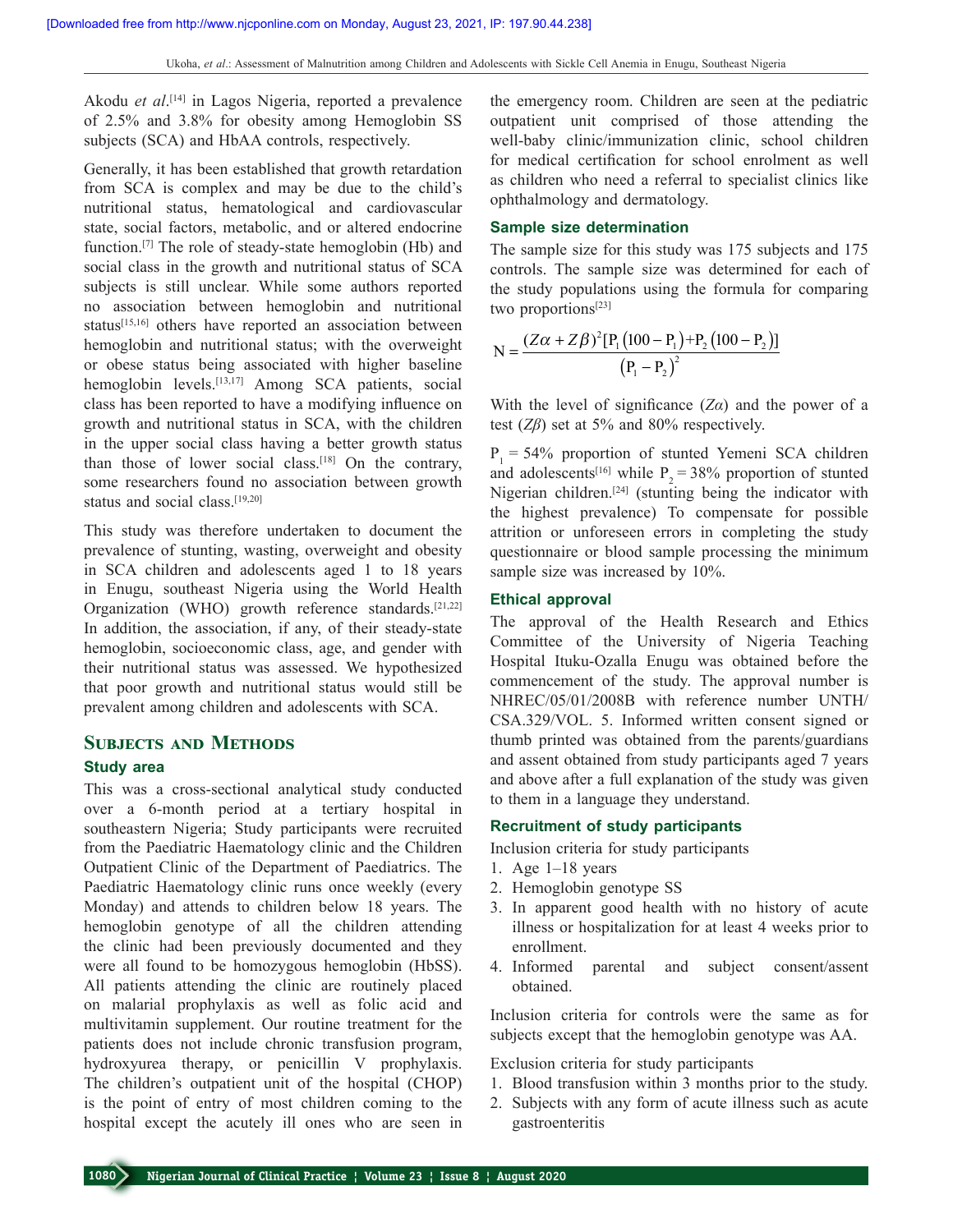- 3. Presence of stroke or limb deformity or any other chronic illness which can affect growth such as cardiac diseases and chronic kidney diseases.
- 4. Subjects on nutritional supplements or medications known to affect growth or nutritional status such as steroids.

Consecutive subjects were SCA patients attending the pediatric hematology clinic who made the inclusion criteria. Healthy controls with hemoglobin genotype AA matched for age, gender, and socioeconomic class (SEC) were recruited from the children outpatient unit. Following the age distribution of the patients attending the pediatric sickle cell clinic, the subject's stratification was done into age groups  $\leq$  years, 6–10 years and >10 years to ensure an evenly distributed selection using patient's completed ages as at last birthday. Results of the hemoglobin genotype of the subjects were retrieved from their case notes while the controls had their hemoglobin genotypes confirmed by hemoglobin electrophoresis using cellulose acetate paper. SEC was determined using the classification proposed by Olusanya *et al*. [25] scores were awarded to each child based on the occupation of the father as well as mothers' educational attainment. The sum of the 2 scores was the social class assigned to the child and these ranged from 1 to 5. The classes were grouped as follows: the upper class (social class I) consisting of those with scores 1 or 2, middle class (social class II) consisting of those with score 3 while lower class (social class III) represented by those with score 4 or 5.

#### **Anthropometric measurements**

All anthropometric measurements were done twice by the principal investigator and the mean of the values obtained recorded on the proforma. If any pair of readings exceeded the maximum allowable difference for a given variable (weight 100 g, length/height 0.7 cm) the variables were measured again, if necessary, the third set of readings for the affected variable was obtained.<sup>[26]</sup>

**Weight:** Weight of younger children  $(\leq 18$  months) was measured using the basinet scale (WAYMASTER, England), which can measure up to 20 kg with 0.50 kg precision. Calibrated weighing equipment with a stadiometer (HEALTH MEDICAL EQUIPMENT, England, RG2‑160), which can measure up to 160 kg to the nearest 0.1 kg was used for older children. Subjects weighed were lightly clothed and were without shoes. The scales were calibrated to zero point before use and checked for accuracy with standard weights after every 10<sup>th</sup> measurement or whenever the scale was moved from place to place.

**Length/Height:** For children under 2 years of age, recumbent (crown–heel) length was measured with the help of a nurse, using an infantometer (Rigid Length board) (Seca mod. 416) measuring up to 100 cm. The child's head was held by the nurse assistant against the rigid headboard in such a way that the lower borders of the eye sockets were in the same horizontal plane as the external auditory meatus (Frankfurt plane). The ankles were gently pulled to stretch the child, the legs were straightened, and the feet turned up vertically; a sliding foot‑piece was then brought against the feet and the crown–heel length was read twice to the nearest 0.1 cm.

Standing height was measured in children over 2 years of age using a stadiometer (HEALTH MEDICAL EQUIPMENT, England, RG2-160) with a well-calibrated vertical measuring rod 200 cm in length to the nearest 0.1 cm. The child was asked to stand on the footplate portion of the stadiometer barefooted with the legs together, knees not bent, arms hanging loosely and with buttocks, shoulders, and the back of the head touching the upright rod and the head in Frankfurt plane. The metal head-piece was then lowered to touch the top of the crown. The height was recorded twice to the nearest 0.1 cm.

**Body mass index** (BMI) was calculated for each subject using the formula:  $BMI = Weight (Kg)/Height (M<sup>2</sup>).$ 

**LABORATORY INVESTIGATIONS:** Hemoglobin concentration and hemoglobinopathy diagnosis (for controls) were determined on venous blood using HemoCue Hb201<sup>+</sup> Analyzer and electrophoretic techniques using cellulose acetate at pH 8.6 respectively.

# **Definitions**

With reference to WHO multicenter growth reference, stunting was defined as height for age <‑2SD while wasting was defined as weight for height (for  $\leq$  years) or BMI for age (for  $\geq$  years) <‑2SD.[26] For children <5 years overweight was defined as weight-for-height >+2SD whereas obesity was defined as weight-for-height > +3SD. For children  $\geq$ 5 years overweight was defined as BMI for age > +1SD whereas obesity was defined as BMI for age  $> +2SD$ .<sup>[26]</sup>

# **Data Analysis**

The data were analyzed using statistical package for social sciences, version 19 (SPSS Inc., Chicago, IL, USA). Mean and standard deviation were calculated for each anthropometric index. Height for age (HAZ), weight for age (WAZ), weight-for-height (WHZ), and BMI (BMIZ) z‑scores were computed from the WHO multicentre growth reference<sup>[21,22]</sup> using WHO anthro and anthroplus software version 3.2.[27] WHO growth reference does not have WAZ for children above 10 years due to variability in the age of the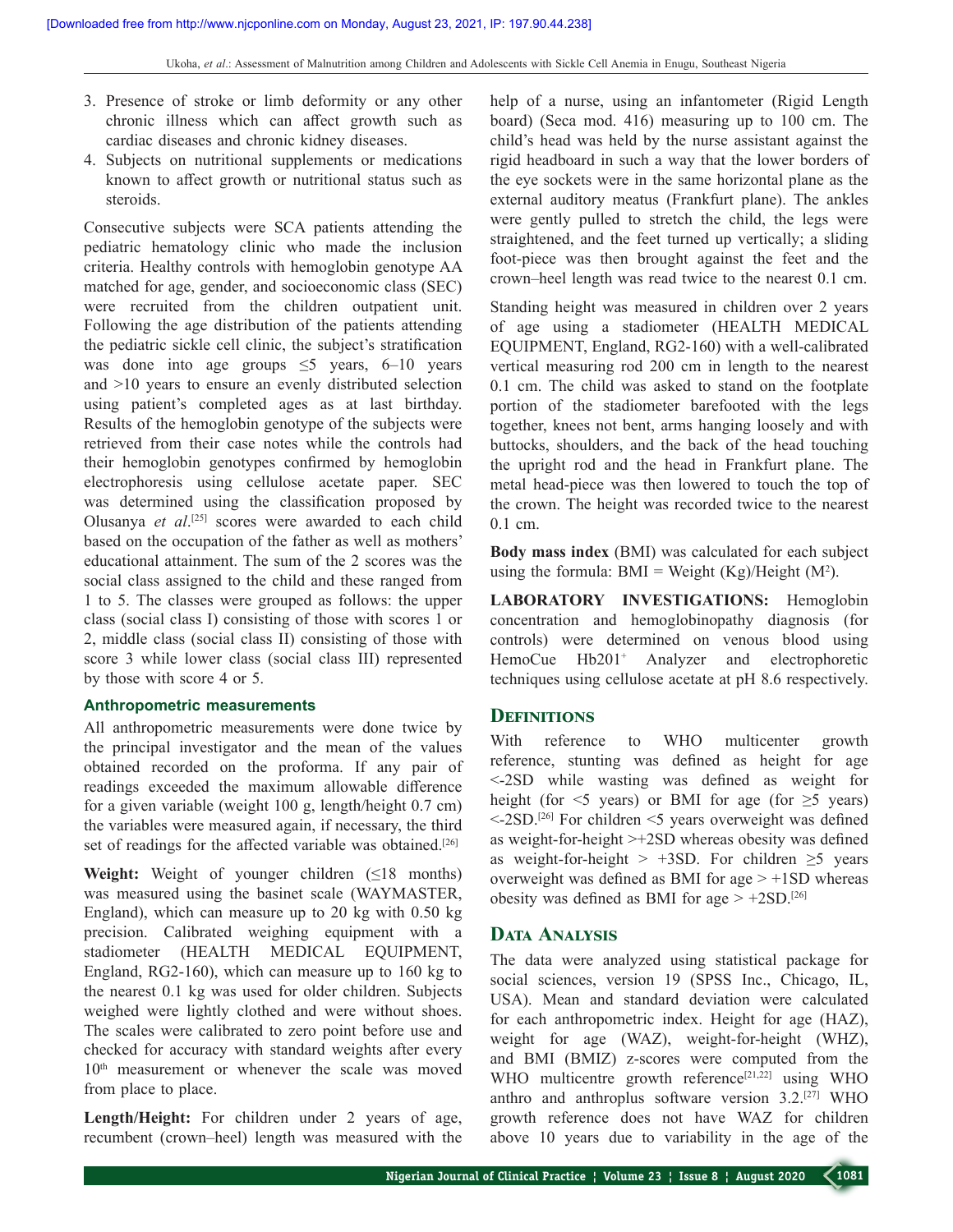pubertal growth spurt, thus, weight for age (WAZ) was not calculated for children above 10 years of age.[22] For *Z*‑score analysis, study participants were grouped into  $\leq$  years and  $\geq$  years with respect to WHO standards reference.<sup>[21,22]</sup> Comparisons between calculated mean values were made using the Student t–test while Chi‑square or Fisher's exact tests were used to compare proportions. Logistic regression analysis was used to assess the likelihood of an association between growth deficits and other factors. The adjusted odds ratios were estimated with 95% confidence intervals. Variables included in the model were gender, age, social class, hemoglobin concentration and hemoglobin genotype. They were selected for regression analysis using a backward multiple logistic regression model. The dependent variables (HAZ and WHZ or BMIZ) were coded 1 if their value fell below ‑2 *Z*‑score but coded 0 otherwise. This implies that if the variable receives a value of 1 then the child had growth failure. Similarly, with respect to overweight/obesity, WHZ was coded 1 if above +2 *Z*‑score for children aged under 5 years while BMIZ was coded 1 if above +1 *Z*‑score for children aged five years and above otherwise it was coded 0. Data for subjects with overweight and obesity were combined for regression analysis given the small sample size and the similarity in age and social class among the affected subjects. All statistical tests were two-tailed with  $P < 0.05$  considered significant.

# **Results**

A total of 350 children (202 boys and 148 girls) divided into 175 subjects and 175 controls were studied, with ages ranging from 1 year to 18 years. The mean age was comparable between subjects and controls  $(9.7 \pm 4.8 \text{ vs }$ 9.8  $\pm$  4.8 years: *t* = -0.069, *P* = 0.95). The male to female ratio in both subjects and controls was 1.4:1. The social class distribution showed that 46  $(13.1\%)$ , 106  $(30.3\%)$ and 198 (56.6%) of the study participants belonged to the upper, middle, and lower SECs, respectively.

The mean values of weight, height, and BMI for the study population are shown in Table 1. Weight, height, and BMI mean values were significantly lower in the SCA subjects compared to the controls  $(P < 0.05$ in each case). Relative to the controls children and adolescents with SCA also had significantly lower *Z*‑score for weight, height, and BMI [Table 1], with children above 5 years more affected than children  $\leq$  years (WAZ  $\leq$  years,  $-0.20 \pm 1.01$  vs.  $\geq$ 5 years, -0.87  $\pm$  0.94, *P* = 0.003, HAZ <5 years,  $-0.13 \pm 1.35$  vs.  $\geq$ 5 years,  $-0.64 \pm 1.23$ , *P* = 0.048, BMIZ  $\leq$ 5 years,  $-0.26 \pm 1.11$  vs.  $\geq$ 5 years,  $-1.50 \pm 1.08$ ,  $P = 0.001$ ). The gender specific comparison of *z* scores for children <5 years and

|  | Table 1: Comparison of anthropometry between subjects |  |
|--|-------------------------------------------------------|--|
|  | and controls                                          |  |

|                                            | anu controis     |                  |          |  |  |  |  |  |  |
|--------------------------------------------|------------------|------------------|----------|--|--|--|--|--|--|
| <b>Variable</b>                            | Subjects $n=175$ | Controls $n=175$ | P        |  |  |  |  |  |  |
|                                            | $Mean \pm SD$    | $Mean \pm SD$    |          |  |  |  |  |  |  |
| Anthropometry                              |                  |                  |          |  |  |  |  |  |  |
| measure                                    |                  |                  |          |  |  |  |  |  |  |
| Weight (kg)                                | $28.2 \pm 12.7$  | $34.1 \pm 16.3$  | $0.001*$ |  |  |  |  |  |  |
| Height (cm)                                | $131.6 \pm 24.3$ | $137.6 \pm 25.8$ | $0.026*$ |  |  |  |  |  |  |
| BMI $(kg/m2)$                              | $15.4 \pm 2.1$   | $16.8 \pm 2.9$   | $0.001*$ |  |  |  |  |  |  |
| Z-score                                    |                  |                  |          |  |  |  |  |  |  |
| Weight-for-age                             | $-0.6 \pm 1.0$   | $0.4 \pm 1.0$    | $0.001*$ |  |  |  |  |  |  |
| $Z$ -score <sup><math>\dagger</math></sup> |                  |                  |          |  |  |  |  |  |  |
| Height-for-age                             | $-0.5 \pm 1.3$   | $0.5 \pm 1.3$    | $0.001*$ |  |  |  |  |  |  |
| Z-score                                    |                  |                  |          |  |  |  |  |  |  |
| BMI-for-age                                | $-1.2 \pm 1.2$   | $-0.4 \pm 1.1$   | $0.001*$ |  |  |  |  |  |  |
| Z-score                                    |                  |                  |          |  |  |  |  |  |  |

\*Statistically significant difference in the mean values of selected anthropometry between subjects and controls. <sup>ǂ</sup> Calculated for <10 years, Kg=kilograms, m=metres, BMI=body mass index, Kg/m2 =kilogram per metre squared

those  $\geq$ 5 years are shown in Tables 2 and 3 respectively. Female subjects <5 years had significantly lower *Z*‑score for WAZ and HAZ than the controls  $(P = 0.001$  and 0.002 respectively) whereas, male subjects <5 years had comparable values with the controls [Table 2]. Among children  $\geq$ 5 years, subjects were significantly smaller than controls irrespective of gender in all the selected anthropometric values  $(P = 0.001)$  [Table 3].

Table 4 shows the prevalence of stunting, wasting, overweight, and obesity among subjects and controls according to gender. Irrespective of gender SCA subjects were more likely to be wasted than controls  $(P = 0.003)$ in males and *P*0.001 in females). Significantly higher proportion of male SCA subjects than controls were stunted (*P* = 0.018). Overall, stunting, wasting, overweight/obesity were observed in 19 (10.9%), 43 (24.6%), and 9 (5.1%) of SCA subjects, respectively compared with 4 (2.3%), 10 (5.7%), and 17 (9.7%), respectively in controls. Significantly higher proportion of SCA subjects than controls were stunted and wasted [stunting,  $\chi^2$  (1, N = 350) =9.12, P = 0.002, wasting,  $\chi^2$  (1, N = 350) =22.77, *P* 0.001] whereas there was no significant difference in prevalence of overweight/obesity between subjects and controls  $(\chi^2$  (1, N = 350) =1.82, P = 0.17). The frequency of wasting and stunting was higher in subjects over 5 years (wasting <5 years, 2.2% vs ≥5 years, 32.3%; *P* = 0.001, stunting <5 years,  $4.4\%$  vs  $\geq$ 5 years,  $13.1\%$ ;  $P = 0.02$ ). The proportion of subjects who were overweight/obese were significantly higher in the younger age group  $(\gamma^2)$  $(1, N = 175) = 7.97, P = 0.005$ . The mean hemoglobin concentration of subjects was  $7.8 \pm 1.5$  g/dl and was significantly lower than  $11.7 \pm 3.2$  g/dl recorded for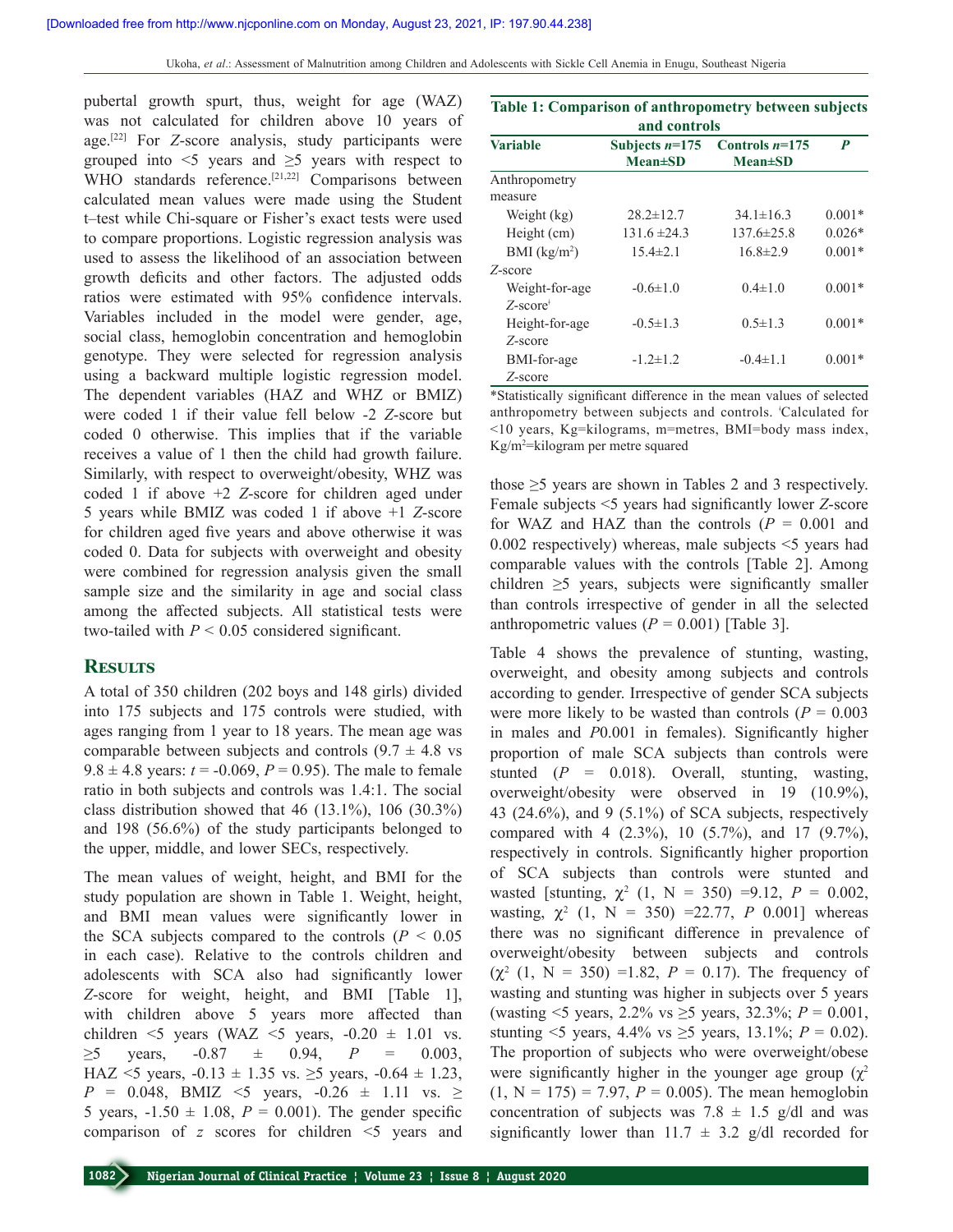controls  $(t = -14.901, P = 0.001)$ . Female subjects were observed to have higher hemoglobin level compared with male subjects though this difference was not statistically significant  $(8.1 \pm 1.7 \text{ g/dl vs } 7.6 \pm 1.2, P = 0.98 \text{ g/dl}).$ 

Table 5 shows the logistic regression analysis of the covariates of growth and nutritional status. In the unadjusted model, age had a statistically significant positive relationship with stunting  $(P = 0.001)$  and wasting  $(P = 0.001)$ . After adjusting for hemoglobin genotype (HbSS or HbAA), social class, steady‑state hemoglobin, and gender, this factor remained statistically significant. A significant but negative relationship was also observed between age and obesity/ overweight  $(P = 0.004)$ . In the unadjusted model, there were 30% and 26% decrease in odds for stunting and wasting, respectively for each  $1 \text{ g/d}$  rise in steady-state hemoglobin. Whereas, for each, 1 g/dl rise in steady-state hemoglobin, there was a 33% increased odds for

|                                                                                                                                      | Table 2: Gender-specific comparison of anthropometric Z-scores between under-5 subjects and controls |                                                             |                |                  |                                                             |          |  |  |  |
|--------------------------------------------------------------------------------------------------------------------------------------|------------------------------------------------------------------------------------------------------|-------------------------------------------------------------|----------------|------------------|-------------------------------------------------------------|----------|--|--|--|
|                                                                                                                                      | <b>Males</b>                                                                                         |                                                             | <b>Females</b> |                  |                                                             |          |  |  |  |
|                                                                                                                                      |                                                                                                      | Subjects $n=24$ Mean $\pm$ SD Controls $n=24$ Mean $\pm$ SD |                |                  | Subjects $n=21$ Mean $\pm SD$ Controls $n=21$ Mean $\pm SD$ |          |  |  |  |
| <b>WAZ</b>                                                                                                                           | $0.23 \pm 0.81$                                                                                      | $0.39 \pm 0.91$                                             | 0.521          | $-0.69 \pm 0.98$ | $0.44 \pm 1.09$                                             | $0.001*$ |  |  |  |
| HAZ                                                                                                                                  | $0.39 \pm 1.13$                                                                                      | $0.96 \pm 0.85$                                             | 0.056          | $-0.38\pm1.15$   | $0.48 \pm 1.13$                                             | $0.002*$ |  |  |  |
| <b>WHZ</b>                                                                                                                           | $0.04 \pm 1.22$                                                                                      | $-0.30\pm0.89$                                              | 0.412          | $-0.59 \pm 0.91$ | $-0.08\pm1.16$                                              | 0.122    |  |  |  |
| <b>BMIZ</b>                                                                                                                          | $-0.05 \pm 1.26$                                                                                     | $-0.31 \pm 0.96$                                            | 0.412          | $-0.51 \pm 0.96$ | $-0.06\pm1.13$                                              | 0.164    |  |  |  |
| $\mathbf{a}$ , $\mathbf{a}$ , $\mathbf{a}$ , $\mathbf{a}$ , $\mathbf{a}$ , $\mathbf{a}$ , $\mathbf{a}$ , $\mathbf{a}$ , $\mathbf{a}$ | $\cdot$ $\sim$                                                                                       |                                                             |                |                  |                                                             |          |  |  |  |

\* Statistically significant

| Table 3: Gender-specific comparison of anthropometric Z-scores between subjects and controls five year and above |    |                           |                                        |          |    |                  |                                   |          |  |
|------------------------------------------------------------------------------------------------------------------|----|---------------------------|----------------------------------------|----------|----|------------------|-----------------------------------|----------|--|
|                                                                                                                  | n  | <b>Males</b>              |                                        |          | п  |                  | <b>Females</b>                    |          |  |
|                                                                                                                  |    | <b>Subjects Mean</b> ± SD | <b>Controls Mean<math>\pm</math>SD</b> |          |    |                  | Subjects Mean±SD Controls Mean±SD |          |  |
| $WAZ^*$                                                                                                          | 32 | $-0.73 \pm 0.86$          | $0.25 \pm 1.14$                        | $0.001*$ | 20 | $-1.11 \pm 1.04$ | $0.45 \pm 0.82$                   | $0.001*$ |  |
| <b>HAZ</b>                                                                                                       |    | $-0.55 \pm 1.49$          | $0.80 \pm 1.10$                        | $0.001*$ | 53 | $-0.38\pm1.15$   | $0.48 \pm 1.13$                   | $0.001*$ |  |
| <b>BMIZ</b>                                                                                                      |    | $-1.52 \pm 1.10$          | $-0.64 \pm 1.12$                       | $0.001*$ | 53 | $-1.45 \pm 1.06$ | $-0.27\pm1.02$                    | $0.001*$ |  |

\* Statistically significant,  $\frac{1}{2}$  calculated for  $\leq 10$  years

| Table 4: Gender-specific prevalence of stunting, wasting, overweight and obesity among subjects and controls |              |                                   |                 |          |                 |                 |                   |          |  |  |
|--------------------------------------------------------------------------------------------------------------|--------------|-----------------------------------|-----------------|----------|-----------------|-----------------|-------------------|----------|--|--|
|                                                                                                              | <b>Males</b> |                                   | OR (CI)         |          | <b>Females</b>  |                 | OR (CI)           |          |  |  |
|                                                                                                              |              | Subjects $n=101$ Controls $n=101$ |                 |          | Subjects $n=74$ | Controls $n=74$ |                   |          |  |  |
| Stunting                                                                                                     | 11(10.9)     | 2(2.0)                            | $5.8(1.2-6.6)$  | $0.018*$ | 8(10.8)         | 2(2.7)          | $4.1(0.8-19.8)$   | 0.097    |  |  |
| Wasting                                                                                                      | 26(25.7)     | 9(8.9)                            | $3.2(1.4-7.1)$  | $0.003*$ | 17(23.0)        | 1(1.4)          | $18.7(2.4-142.3)$ | $0.001*$ |  |  |
| Overweight                                                                                                   | 3(3.0)       | 6(5.9)                            | $0.6(0.1-2.5)$  | 0.498    | 4(5.4)          | 8(10.8)         | $0.48(0.14-1.6)$  | 0.367    |  |  |
| Obesity                                                                                                      | 2(2.0)       | (1.0)                             | $2.0(0.2-22.6)$ | 0.999    | 0(0)            | 2(2.7)          |                   | 0.9996   |  |  |

\* Statistically significant Values in parenthesis are % of number in groups

|                    | Table 5: Logistic regression of factors associated with nutritional status among subjects and controls |           |               |          |            |               |                  |
|--------------------|--------------------------------------------------------------------------------------------------------|-----------|---------------|----------|------------|---------------|------------------|
| <b>Indicator</b>   | <b>Variable</b>                                                                                        | <b>OR</b> | 95% CI        | P        | <b>AOR</b> | 95% CI        | $\boldsymbol{P}$ |
| Stunting           | Age                                                                                                    | 1.176     | 1.06-1.30     | $0.002*$ | 1.191      | $1.07 - 1.33$ | $0.001*$         |
|                    | Hemoglobin                                                                                             | 0.704     | $0.57 - 0.87$ | $0.001*$ | 0.743      | $0.53 - 1.05$ | 0.089            |
|                    | Female                                                                                                 | 1.054     | $0.45 - 2.47$ | 0.905    | 1.070      | $0.44 - 2.63$ | 0.884            |
|                    | Lower Class                                                                                            | 1.803     | $0.40 - 8.18$ | 0.445    | 1.520      | $0.32 - 7.30$ | 0.601            |
|                    | <b>HbSS</b>                                                                                            | 5.207     | 1.73-15.64    | 0.003    | 1.722      | $0.31 - 9.59$ | 0.535            |
| Wasting            | Age                                                                                                    | 1.133     | 1.06-1.21     | $0.001*$ | 1.149      | $1.07 - 1.23$ | $0.001*$         |
|                    | Hemoglobin                                                                                             | 0.740     | $0.64 - 0.85$ | $0.001*$ | 0.890      | $0.70 - 1.12$ | 0.32             |
|                    | Female                                                                                                 | 0.661     | $0.36 - 1.22$ | 0.185    | 0.646      | $0.33 - 1.25$ | 0.196            |
|                    | Lower Class                                                                                            | 2.100     | $0.71 - 6.26$ | 0.183    | 1.834      | $0.58 - 5.83$ | 0.304            |
|                    | <b>HbSS</b>                                                                                            | 5.375     | 2.60-11.10    | $0.001*$ | 3.724      | 1.15-12.07    | 0.028            |
| Overweight/Obesity | Age                                                                                                    | 0.838     | $0.75 - 0.94$ | $0.002*$ | 0.844      | $0.75 - 0.95$ | $0.004*$         |
|                    | Hemoglobin                                                                                             | 1.333     | $1.00 - 1.28$ | 0.049    | 1.110      | $0.93 - 1.33$ | 0.261            |
|                    | Female                                                                                                 | 1.892     | $0.78 - 4.62$ | 0.161    | 1.170      | $0.43 - 3.17$ | 0.757            |
|                    | <b>Upper Class</b>                                                                                     | 8.126     | 2.52-26.19    | $0.001*$ | 7.825      | 2.24-27.29    | $0.001*$         |
|                    | <b>HbSS</b>                                                                                            | 0.479     | $0.19 - 1.22$ | 0.122    | 0.662      | $0.21 - 2.12$ | 0.488            |

\* Statistically significant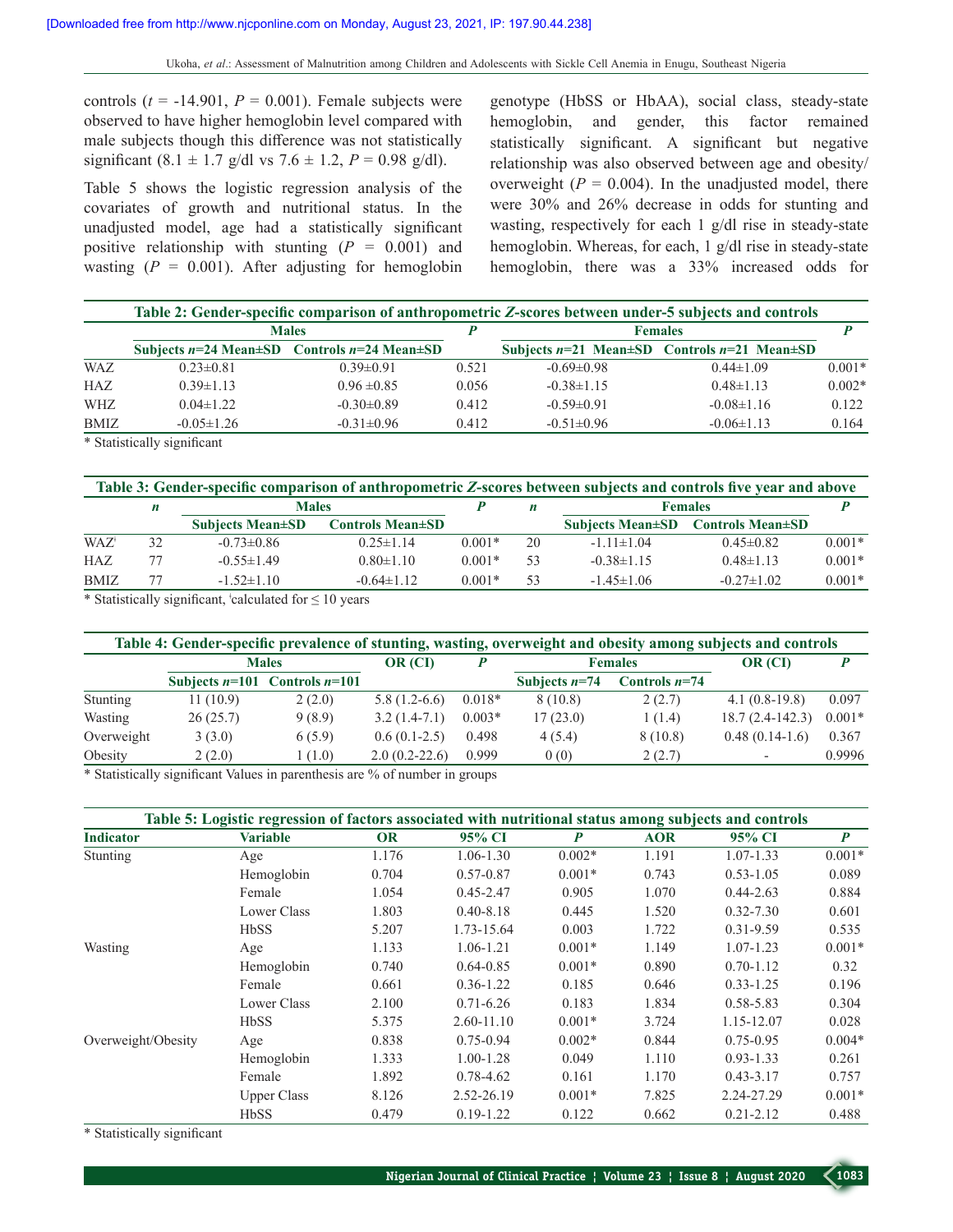overweight/obesity. However, this factor lost significance after adjusting for other covariates. The study also showed a statistically significant association between the upper SEC and overweight/obesity  $(P = 0.001)$ . Adjusting for other factors caused a negligible change in the odds for overweight/obesity [odds ratio (OR) 8.12, 95% confidence interval (CI) 2.52–26.19 vs Adjusted odds ratio (AOR) 7.83, 95% CI 2.24‑27.29). A child in the upper SEC was 7.8 times more likely to be overweight or obese when compared to a child in the lower SEC (AOR = 7.82, CI = 2.24–27.29). On the other hand, a child in the lower class was 1.5 times or 1.8 times more likely to be stunted and wasted respectively than a child in the upper SEC  $(AOR = 1.52 \, 95\%)$ CI 0.32–7.30,  $P = 0.6$  for stunting, AOR = 1.8 95% CI  $0.58-5.83$ ,  $P = 0.3$  for wasting) though these differences were not statistically significant. Gender was not a significant predictor of stunting, wasting and overweight/obesity  $(AOR = 1.191\% 1.07-1.33)$ for stunting, AOR = 1.149% CI 1.07–1.23 for wasting,  $(AOR = 0.844\% \text{ CI } 0.75-0.95 \text{ for overweight}/$ obesity).

# **Discussion**

This study has shown evidence of the coexistence of undernutrition and overnutrition among children and adolescents with SCA in our environment. It has further demonstrated as in previous studies $[11,16,28]$  that a significant proportion of children and adolescents with SCA have impaired growth and poor nutritional status. Relative to the controls SCA subjects had significantly lower *Z-*scores for weight, height, and BMI. This observation could be due to chronic ill health, high metabolic rate, and energy wastage often encountered in these subjects.[14]

In this study, the observed prevalence of stunting and wasting (10.9% and 24.6%, respectively) in SCA subjects were far lower than those reported by Al-Saqladi *et al*. [16] in Yemen using the same assessment tool (54% and 35%, respectively) but close to the figures reported by Zemel *et al*. [28] in the USA using National Center for Health Statistics (NCHS) reference (22% and 24% respectively). Thus, the magnitude of growth deficits may vary with geographical location.[16] It is plausible that extrinsic or intrinsic factors in relation to inadequate food intake or increased demands associated with higher energy expenditure and requirements are likely to act together to different degrees against diverse genetic, environmental, and socioeconomic backgrounds.<sup>[7]</sup> The association between SCA and overnutrition is of interest since it is generally believed that children and adolescents with SCA have impaired growth and poor nutritional status. In this study, overweight/obesity was

observed in 5.1% of the subjects. These were lower than those reported by Chawla *et al*. [17] and Halpern *et al*. [13] in the USA (22.4% and 25% respectively) but comparable with the finding of 2.5% by Akodu *et al*. [14] in Western Nigeria among HbSS patients with regard to obesity. Some of the reasons adduced for such observed differences include possibly the effect of sickle hemoglobin variant, chronic transfusion and the use of hydroxyurea<sup>[13,17]</sup> It has been shown that these SCA-directed treatments, as well as sickle hemoglobin variants are associated with improved growth.<sup>[13,17,29,30]</sup> Interestingly, the finding of overweight/obesity in the present study is difficult to explain because the reported elevated resting energy expenditure and elevated protein turnover associated with SCA have negative effects on nutritional status.[7]

Considering the impact of age on growth and nutritional status; wasting and stunting were significantly associated with age: with the frequency of wasting and stunting being higher in subjects over 5 years indicating a cumulative long‑term deficit. The older the patient the more likely the complications of chronic anemia and ischemia so growth deficits would be more marked in older children. This was similar to the finding of earlier reports.[15,16,31] Overweight and obesity were also associated with age: with the overweight/obese group being significantly younger than the non-obese group. Akodu *et al*. [14] also reported a similar finding. It is possible that the pattern observed in the current study may be because disease episodes in young children may have had less time to affect growth. On the contrary Halpern *et al*. [13] reported that the overweight/obese group in their study was significantly older than the non‑overweight group. It is attractive to argue that less severity of illness, hydroxyurea treatment, and chronic transfusion as was the routine practice in the study by Halpern *et al*. [13] may have accounted for the observed difference.

Overweight and obesity were also significantly associated with social class in the present study. Subjects in the upper social class were more likely to be overweight or obese. This finding conforms to the findings of Akodu *et al*. [14] It is plausible that sickle hemoglobin variant other than HbSS and higher SEC may be responsible for the development of obesity in children with SCA. However, the numbers of cases of obesity in the present study are inadequate to conclude.

After adjusting for other covariates this study showed no significant association between the nutritional indicators and steady‑state hemoglobin concentration or gender. Some previous studies have also reported a lack of association between hemoglobin concentration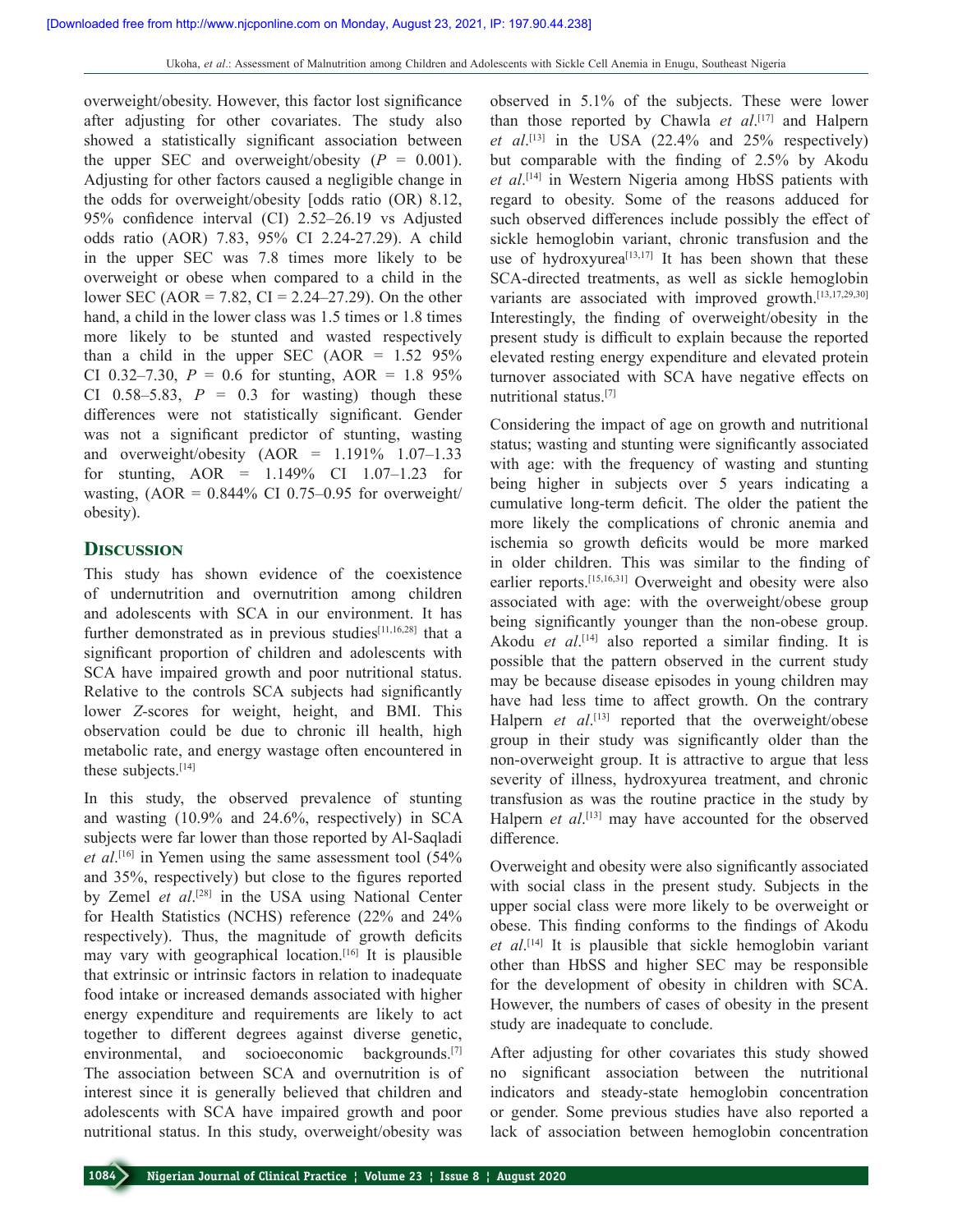Ukoha, *et al*.: Assessment of Malnutrition among Children and Adolescents with Sickle Cell Anemia in Enugu, Southeast Nigeria

and growth deficits.[15,16] It is plausible that the chronic anemic state of these subjects may not really contribute to poor growth as seen in other children with chronic anemia due to nutritional deficiencies, because there is a marked shift of the oxygen dissociation curve to the right in SCA subjects, which maintains a near-normal peripheral oxygen delivery.[2] Thus, the hemoglobin level in SCA may not reflect the exact oxygen transport capacity.

This study showed no significant association between nutritional indicators and gender. This finding conforms to the findings of Olanrewaju *et al*. [5] and Halpern *et al*. [13] with respect to overweight/obesity. However, in some studies, males have been reported to have greater growth deficits[31,32] while some have reported that females are more severely affected than males.[33] The causes for this gender difference have been related to differences in the level of hemoglobin, fetal hemoglobin, energy intake, and hormonal changes.[9,12,20,31,33] The lack of correlation between growth index and gender could be explained by the fact that since the growth deficit in SCA is complex and multifactorial, it might be quite difficult to demonstrate a clear cut relationship with some factors.

# **Conclusions**

Stunting and wasting are still prevalent among children and adolescents with SCA in our environment. In addition, overweight and obesity exist among SCA children in the upper SEC in our environment. Regular nutritional assessment of children with SCA should be encouraged while those at risk of under‑ or overnutrition should receive adequate nutritional rehabilitation to prevent possible complications.

#### **Acknowledgements**

We wish to thank all the parents of the children recruited for this study, for giving their consent and to all the children that participated in the study, God bless you all. Without you this study would not be possible.

#### **Financial support and sponsorship**

This work was solely sponsored by the authors.

### **Conflicts of interest**

There are no conflicts of interest.

#### **References**

- 1. Akinyanju OO. A profile of sickle cell disease in Nigeria. Ann N Y Acad Sci 1989;565:126-36.
- 2. Serjeant GR. Sickle Cell Disease. 2nd ed. Oxford: Oxford University Press; 1992. p. 358‑60.
- 3. Adekile AD, Adeodu OO. Haemoglobinopathies. In: Azubuike JC, Nkanginieme KEO, editors. Paediatrics and Child Health in a Tropical Region. 2nd ed. Owerri: African Educational

Services; 2007. p. 373‑90.

- 4. Ebomoyi E, Adedoyin MA, Ogunlesi FO. A comparative study of the growth status of children with and without SS disease at Ilorin, Kwara State, Nigeria. Afr J Med Sci 1989;18:69‑74.
- 5. Olanrewaju DM, Adekile AD. Anthropometry status of sickle cell anaemia patients in IIe‑Ife. Nigeria. Nig Med Pract 1989;18:63‑6.
- 6. Oredugba FA, Savage KO. Anthropometric findings in Nigerian children with sickle cell disease. Pediatr Dent 2002;24:321‑5.
- 7. Al‑Saqladi AW, Cipolotti R, Fijnvandraat K, Brabin BJ. Growth and nutritional status of children with homozygous sickle cell disease. Ann Trop Paediatr 2008;28:165‑89.
- 8. Armstrong J, Dorosty A, Reilly J, Child H, Emmett P. Coexistence of social inequalities in undernutrition and obesity in preschool children: Population based cross sectional study. Arch Dis Child 2003;88:671‑5.
- 9. Wang Y, Monteiro C, Popkin BM. Trends of obesity and underweight in older children and adolescents in the United States, Brazil, China and Russia. Am J Clin Nutr 2002;75:971‑7.
- 10. Opara DC, Ikpeme EE, Ekanem US. Prevalence of stunting, underweight and obesity in school aged children in Uyo, Nigeria. Pakistan J Nutr 2010;9:459‑66.
- 11. Popkin BM. The nutrition transition in low‑income countries: An emerging crisis. Nutr Rev 1994;52:285-98.
- 12. Popkin BM. An overview on the nutrition transition and its health implications: The Bellagio meeting. Public Health Nutr 2002;5:93‑103.
- 13. Halpern AB, Welch JJG, Hirway P, Chawla A. Prevalence and complications of obesity in sickle cell disease. Paper presented at 50<sup>th</sup> ASH Annual Meeting and Exposition; December 6–9, 2008; San Francisco, CA.
- 14. Akodu SO, Diaku‑Akinwumi IN, Njokanma OF. Obesity—Does it occur in Nigerian children with sickle cell anemia. Pediatr Hematol Oncol 2012;29:358‑64.
- 15. Lowry MF, Desai P, Ashcroft MT, Serjeant BF, Serjeant GR. Heights and weights of Jamaican children with homozygous sickle cell disease. Hum Biol 1977;49:429-36.
- 16. AL‑Saqladi AWM, Bin‑Gadeen HA, Brabin BJ. Growth in children and adolescents with sickle cell disease in Yemen. Ann Trop Paediatr 2010;30;287‑98.
- 17. Chawla A, Sprinz PG, Welch J, Heeney M, Usmani N, Pashankar F, *et al.* Weight status of children with sickle cell disease. Pediatrics. 2013;131:e1168‑73.
- 18. Lesi FEA. Anthropometric status of sickle cell anemia patients in Lagos, Nigeria. Nig Med J 1979;9:337‑42.
- 19. Okany CC, Akinyanju OO. The influence of socio-economic status on the severity of sickle cell disease. Afr J Med Sci 1993;22:57‑60.
- 20. Singhal A, Morris J, Thomas P, Dover G, Higgs D, Serjeant G. Factors affecting prepubertal growth in homozygous sickle cell disease. Arch Dis Child 1996;74:502‑6.
- 21. World Health Organisation. Growth Standards: Length/ Height-for-Age, Weight-for-Age, Weight-for-Length, Weight-for-Height and body mass index-for-Age: Methods and development. Geneva, WHO; 2006. Available from: http://www. who.int/childgrowth/standards/en. [Cited 2019 Mar 11].
- 22. World Health Organization. Growth Reference Data for Children from 5 to 19 Years. Geneva, WHO; 2007. Available from: www. who.int/growthref/en/. [Cited 2019 Mar 11].
- 23. Prabhakara GN. Sample Size Determination, Textbook on Biostatistics. New Delhi: Jaypee Brothers Medical Publishers; 2006. p. 110‑9.